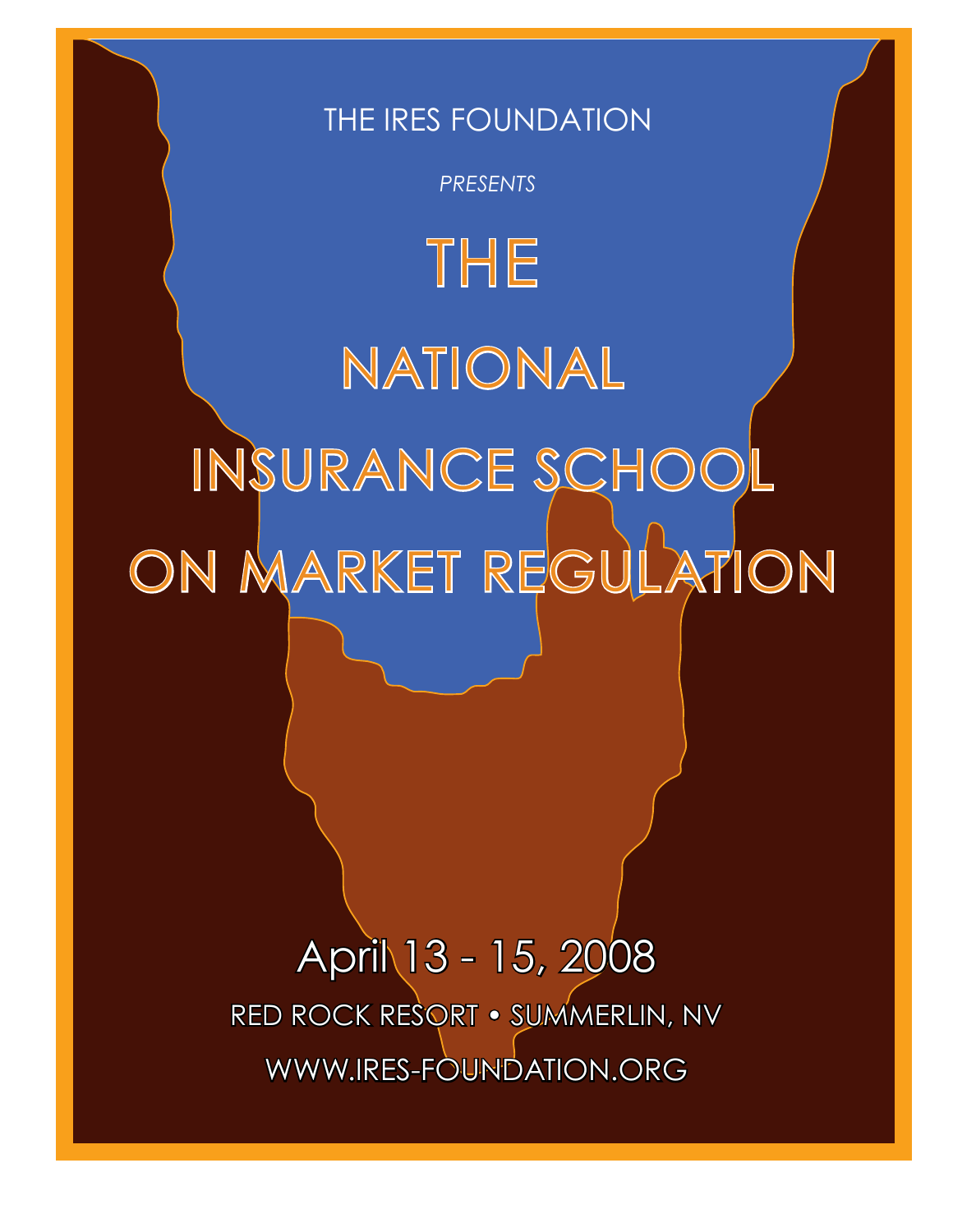# **SCH O O L A GENDA**

#### **SUNDAY, APRIL 13, 2008**

| 4:00 - 6:30 pm Registration Open         |
|------------------------------------------|
| <b>VERANDA FOYER</b>                     |
| 5:00 pm. Exhibitor Showcase Reception    |
| <b>VERANDA</b>                           |
|                                          |
| <b>VERANDA F</b>                         |
|                                          |
| <b>VERANDA F</b>                         |
| Hosted by Sonnenschein, Nath & Rosenthal |
| 6:30 - 8:30 pm Welcome Reception         |
| <b>SOUTH BEACH - POOLSIDE</b>            |
| Hosted by Nelson Levine de Luca & Horst; |
| Sonnenschein, Nath & Rosenthal           |
|                                          |

#### **MONDAY, APRIL 14, 2008**

**Exhibitor Showcase - Open all day . . . . . . . . VERANDA 7:30 am . . . . . . . . . . REGISTRATION & COFFEE SERVICE VERANDA FOYER** (sign up for private appointments)

**8:00 am . . . . . . . . . . . . . . . . . . . . . . .OPENING SESSION SUMMERLIN BALLROOM** David Kenepp . . . . . . . . . . . . . . .IRES Foundation Chair Polly Chan . . . . . . . . . . . . . . . . . . . . . . . . . IRES President Sue Stead . . . . . . . . . . . . . . . . . . . . . . . School Co-Chair

#### **Welcome**

**Hon. Alice Molasky-Arman** Nevada Commissioner of Insurance

#### **Featured Speaker**

**Hon. James Donelon Louisiana Commissioner of Insurance** 

#### **Introduction of the Faculty** Jon Brynga, School Co-Chair

**Paul DeAngelo Memorial Award**

John Mancini, IRES Foundation Board

9:15 am..........................Business Break

#### **9:30 am . . . . . . . . . . . . . . . . . . . . CATASTROPHE ISSUES SUMMERLIN BALLROOM**

A panel of experts will examine the changes and challenges in coverage for the biggest unexpected risks; from natural disasters to terrorism. Featuring: Dr. Steve Weisbart, Chief Economist, Insurance Information Institute; Hon. James Donelon, Louisiana Commissioner of Insurance; Birny Birnbaum, Center for Economic Justice

*Moderator: Brian Atchinson, IMSA*

10:30 am ........................Business Break

#### **10:45 am . . . . . . . . . TECHNOLOGY AND THE FUTURE OF MARKET REGULATION SUMMERLIN BALLROOM**

Vendors discuss key technologies available to assist companies in their market regulation efforts. Featuring representatives from Wolters Kluwer Financial Services and Epitome Systems. *Moderator: Jon Brynga, Travelers*

#### **THE STATE OF MARKET REGULATION**

| Maryland & Missouri SUMMERLIN C  |  |
|----------------------------------|--|
| Pennsylvania & NevadaSUMMERLIN D |  |
| Private Appointments VERANDA AB  |  |

**11:45 am. . . . . . . . . . . . . . . . . . . . NETWORKING LUNCH** Join a state regulator for a lunch.

#### **1:15 pm. . . . . . . . . . . . . . . . . . . SUITABILITY STANDARDS SUMMERLIN BALLROOM**

Regulators are breaking new ground as they hold companies and distributors more responsible for suitability compliance for sales of Annuities and LTC Insurance. Featuring: Jim Mumford, (IA) Deputy Commissioner; Mary Beth Senkewicz, (FL) Deputy Commissioner

Moderator: Brian Atchinson, IMSA

#### **THE STATE OF MARKET REGULATION**

| California & Arizona SUMMERLIN C |  |
|----------------------------------|--|
| Illinois & IndianaSUMMERLIN D    |  |
| Private Appointments VERANDA AB  |  |

**2:15 pm. . . . . . . . . . . . . . . . . . . . . . . . . . .Business Break**

#### **2:30 pm. . . . . . . . . . . . . . . FAIR CREDIT REPORTING ACT SUMMERLIN BALLROOM**

How does the FCRA impact the insurance industry? Including the U.S. Supreme Court decision in Safeco/GEICO and what it means for insurers sending adverse action notices to consumers. Featuring: Patrick Hatfeld, locke lord Bissell & liddell *Moderator: Beth Stuchel, Wells Fargo*

**3:30 pm. . . . . . . . . . . . . . . . . . . . . . . . . . .Business Break**

#### **3:45 pm. . . . . . . . . . . WHO SAYS YOU CAN'T TEACH AN OLD DOG NEW TRICKS! SUMMERLIN BALLROOM**

"Report Card" results from state regulators who have embraced new market analysis techniques. Featuring: Paul Hogan (AZ); Dudley Ewen (MD); Dennis Shoop (PA); Michael Hessler (IL) *Moderator: David Kenepp, Liberty Mutual*

**4:45 - 6:00 pm . . . . EXHIBITOR SHOWCASE RECEPTION VERANDA**

Light hors d'oeuvres and refreshments.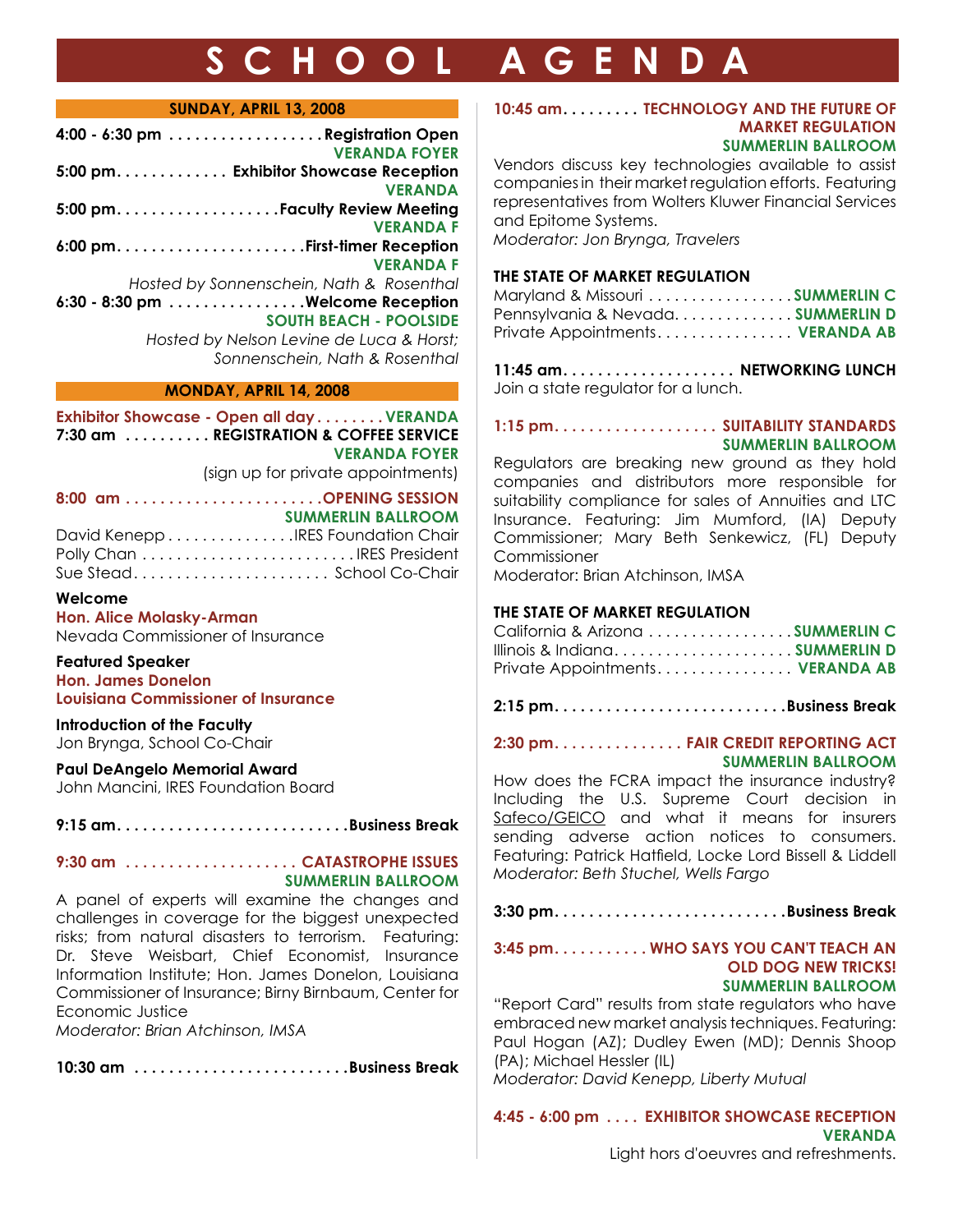# **SCH O O L A GENDA**

#### **TUESDAY, APRIL 15, 2008**

**Exhibitor Showcase - Open until noon . . . . . VERANDA 8:00 am . . . . . . . . . . . . . . . . . . . . . REGISTRATION OPEN VERANDA FOYER**

**8:30 - 9:30 am . . . . . . .Continental Breakfast & Private Appointments with State Faculty PAVILION BALLROOM & DECK AREA**

**9:45 am. . . . . . . . . Regulator Round Robin Discussions PAVILION BALLROOM** Open to everyone

#### 11:00 am......................TOUR OF THE NAIC **SUMMERLIN BALLROOM**

NAIC staff explaining what the NAIC is and does, it's role in the exam process, structure, education, seminars, and tools available through the NAIC, databases, etc. Featuring: Trish Schoettger, NAIC Director of Member Services

*Moderator: John Mancini, USAA*

**12:00 pm. . . . . . . . . . . . . . . . . . . . . . . . . . . . .LUNCHEON Hon. John Morrison Montana Commissioner of Insurance PAVILION BALLROOM**

#### **1:30 pm. ."HAVE PENS, WILL TRAVEL: THE EFFECTIVE USE OF OUTSIDE REGULATORY COUNSEL" SUMMERLIN BALLROOM**

A panel discussing if, when, why and how companies should utilize outside counsel in the compliance process. Featuring: Gary Hernandez, Sonnenschein, Nath & Rosenthal; Dave Abel, Abel & Lantis; Bruce Foudree, Locke Lord Bissell & Liddell; Mary Tresnak, AEGON; Gary Cohen, Fireman's Fund *Moderator: Lew Melahn, Attorney at Law*

| 1:30 pm. THE STATE OF MARKET REGULATION |
|-----------------------------------------|
| New Jersey & Ohio SUMMERLINC            |
| New York & South Carolina  SUMMERLIN D  |
| Private Appointments VERANDA AB         |

2:30 pm .........................Business Break

#### **2:45 pm** . . . . . . . . . **CONTROLLING COSTS OF AN EXAM SUMMERLIN BALLROOM**

Faculty and industry panel talk about what drives costs up and what can be done to keep them down. *Moderator: Mary Tresnak, AEGON*

#### **THE STATE OF MARKET REGULATION**

| Washington & Virginia SUMMERLIN C |  |
|-----------------------------------|--|
| Texas & Minnesota SUMMERLIN D     |  |
| Private Appointments VERANDA AB   |  |

#### **4:00 - 4:45 pm . . . . . . THE CAPITAL INSURANCE GANG SUMMERLIN BALLROOM**

Regulators forecast their future needs and tools for effective regulation.

*Moderator: Bennett Katz, aigdirect.com*

#### **6:00 pm. . . . . . . . . . . . . .A RETURN TO CLASSIC VEGAS: MEET THE STARS!**

#### **POOLSIDE & CHERRY LOUNGE AREA**

*An excellent networking opportunity hosted by Wolters Kluwer Financial Services.* 

#### IRES FOUNDATION ANTITRUST POLICY

As directors of the IRES Foundation or participants in any IRES Foundation meeting, all persons affliated with the insurance industry need to be mindful of the constraints of the antitrust laws. There shall be no discussions of agreements or concerted actions that may restrain competition. This prohibition includes the exchange of information concerning company rates, coverages, market practices, claims settlement practices, or any other competitive aspect of an individual company's operation. Each IRES Foundation member or meeting participant is obligated to speak up immediately for the purpose of preventing any discussion falling outside the bounds indicated.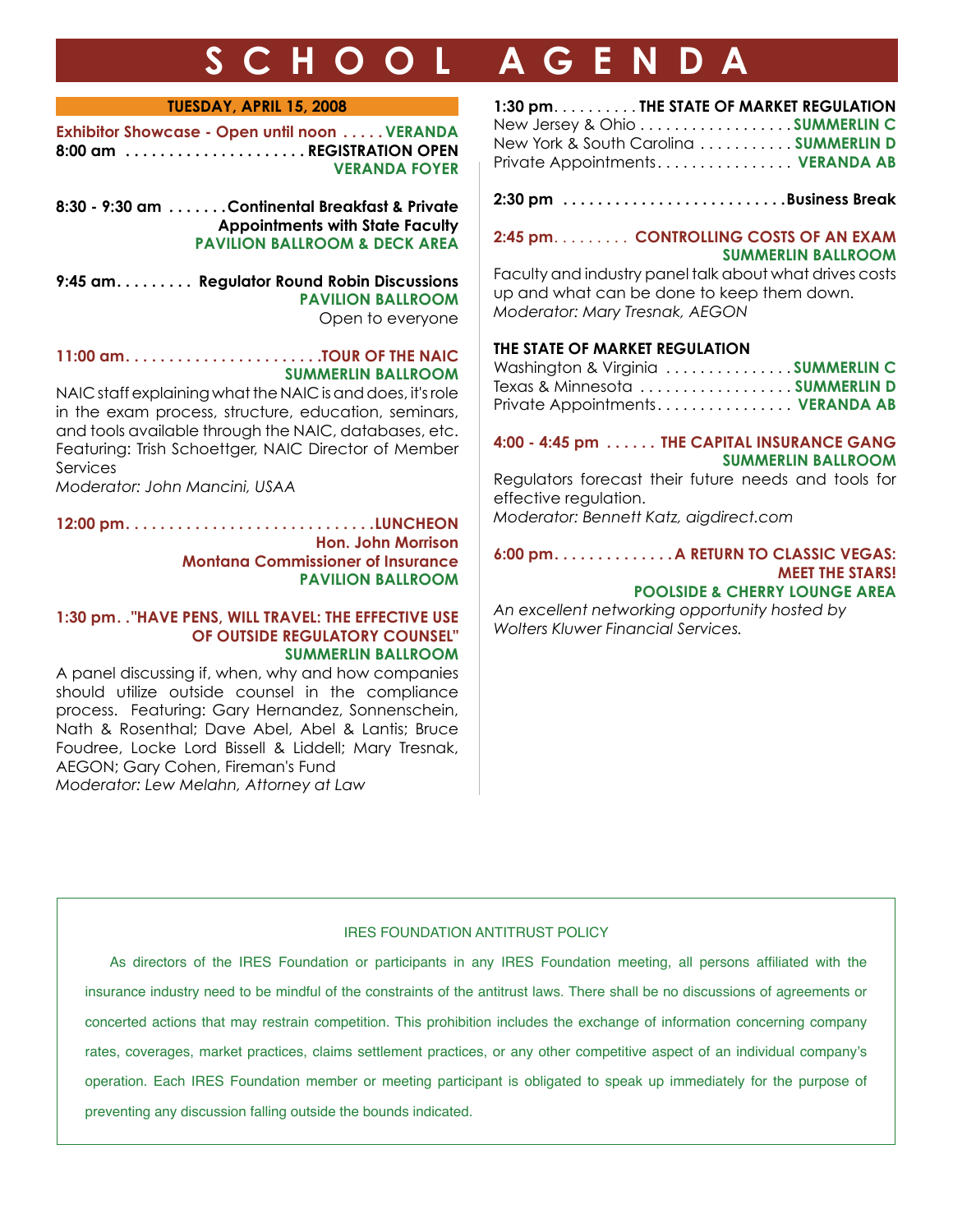# **F ACULTY**

#### **ARIZONA**

**Paul Hogan, CIE** *Market Oversight Administrator*

#### **CALIFORNIA**

**Pam O'Connell** *Field Rating & Underwriting Bureau Chief*

**Towanda David** *Field Claims Bureau Supervisor* **Polly Chan, CIE** *Sr. Insurance Rate Analyst*

#### **ILLINOIS**

**Michael Hessler, CIE** *Deputy Director*

**INDIANA Carol Mihalik** *Chief Deputy Commissioner*

**MARYLAND Dudley Ewen, AIE** *Chief Examiner* **Leighton Tabron**  *Chief Life & Health Examiner*

#### **MINNESOTA**

**Paul Hanson** *Chief Examiner*

### **MISSOURI**

**Win NIckens, CIE** *P & C Audit Manager*

**NEVADA Stephen Wright**  *Chief Examiner*

#### **NEW JERSEY**

**Anne Marie Narcini, CIE** *Consumer Protection Services Manager*

#### **NEW YORK**

**Louis Felice** *Deputy Chief Examiner Health Bureau*

#### **OHIO**

**Michael Motil** *Assistant Director, Market Regulation*

### **PENNSYLVANIA**

**Dennis Shoop** *Enforcement Director*

#### **SOUTH CAROLINA**

**June DuBard** *Market Analysis Coordinator*

#### **TEXAS**

**David Moskowitz** *Assistant Chief Examiner*

#### **VIRGINIA**

**Katie Johnson, AIE** *P & C Market Conduct Supervisor*

**Weldon Hazlewood, CIE** *L & H Market Conduct Supervisor*

#### **WASHINGTON**

**Leslie Krier, AIE** *Chief Examiner* 

**NAIC**

**Tim Mullen, CIE** *Director of Market Regulation* **Craig Leonard, CIE**

*Market Analysis Manager*

**Joe F. Bieniek** *Statistical Information Manager*

### **Keynote Speakers**

Hon. James Donelon **Louisiana Commissioner of Insurance** Hon. John Morrison **Montana Commissioner of Insurance** Hon. Alice Molasky-Arman **Nevada Commissioner of Insurance**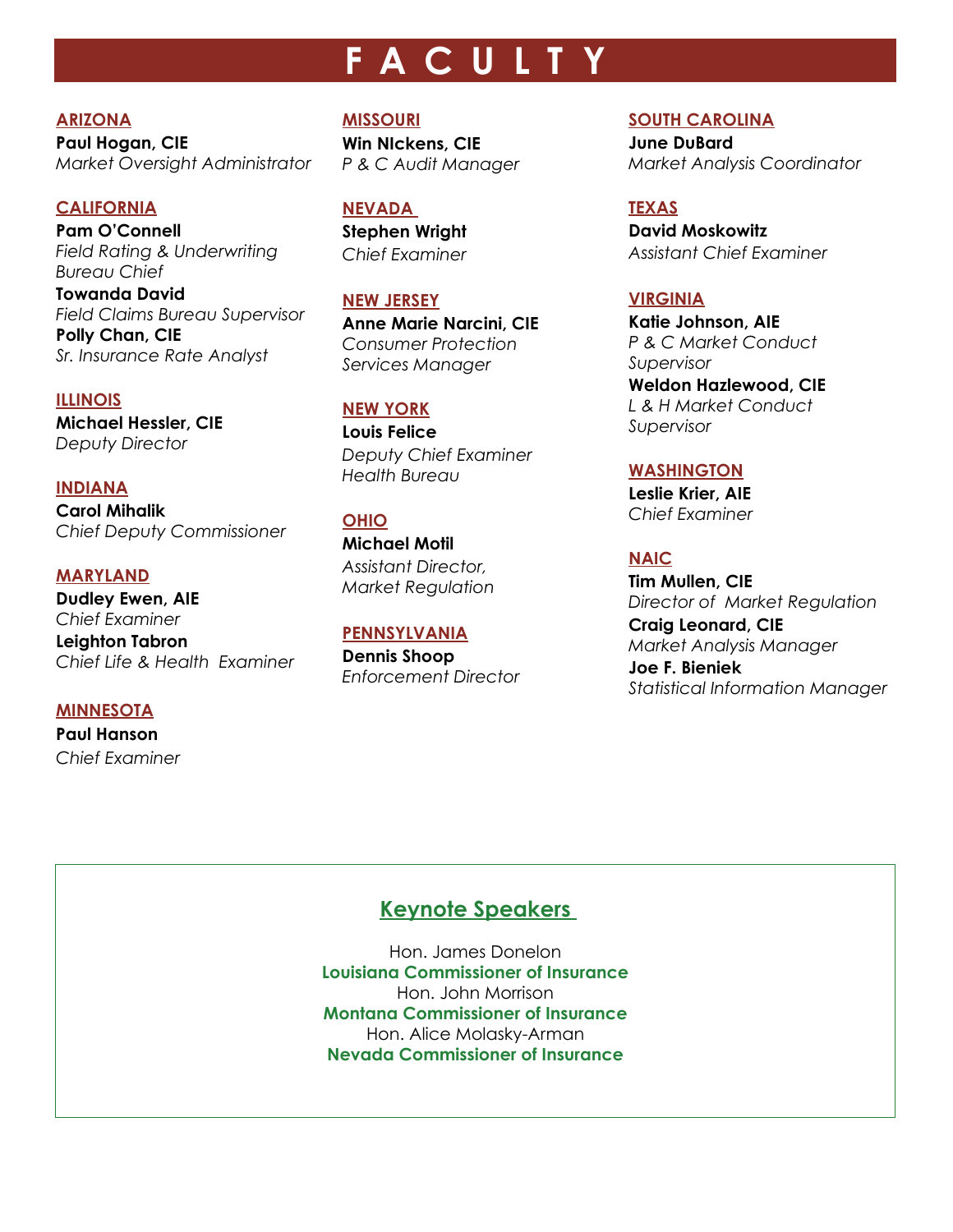# **T HAN K S T O O U R S P O N S O R S AND E XHI B I T O R S**

**These sponsors help make this School possible.**

## **Platinum Sponsors**

Sonnenschein, Nath & Rosenthal Wolters Kluwer Financial Services Nelson Levine de Luca & Horst Wells Fargo & Co. Safe Auto Insurance Co. Carlton Fields

## **Gold Sponsors**

**HealthMarkets** Epitome Systems, Inc.

## **Bronze Sponsors**

Kaplan Financial NIPR & NAIC Compliance 360 AXENTIS

**Please extend your personal thanks to one of their representatives.**

**Go to www.ires-foundation.org to visit these companies.**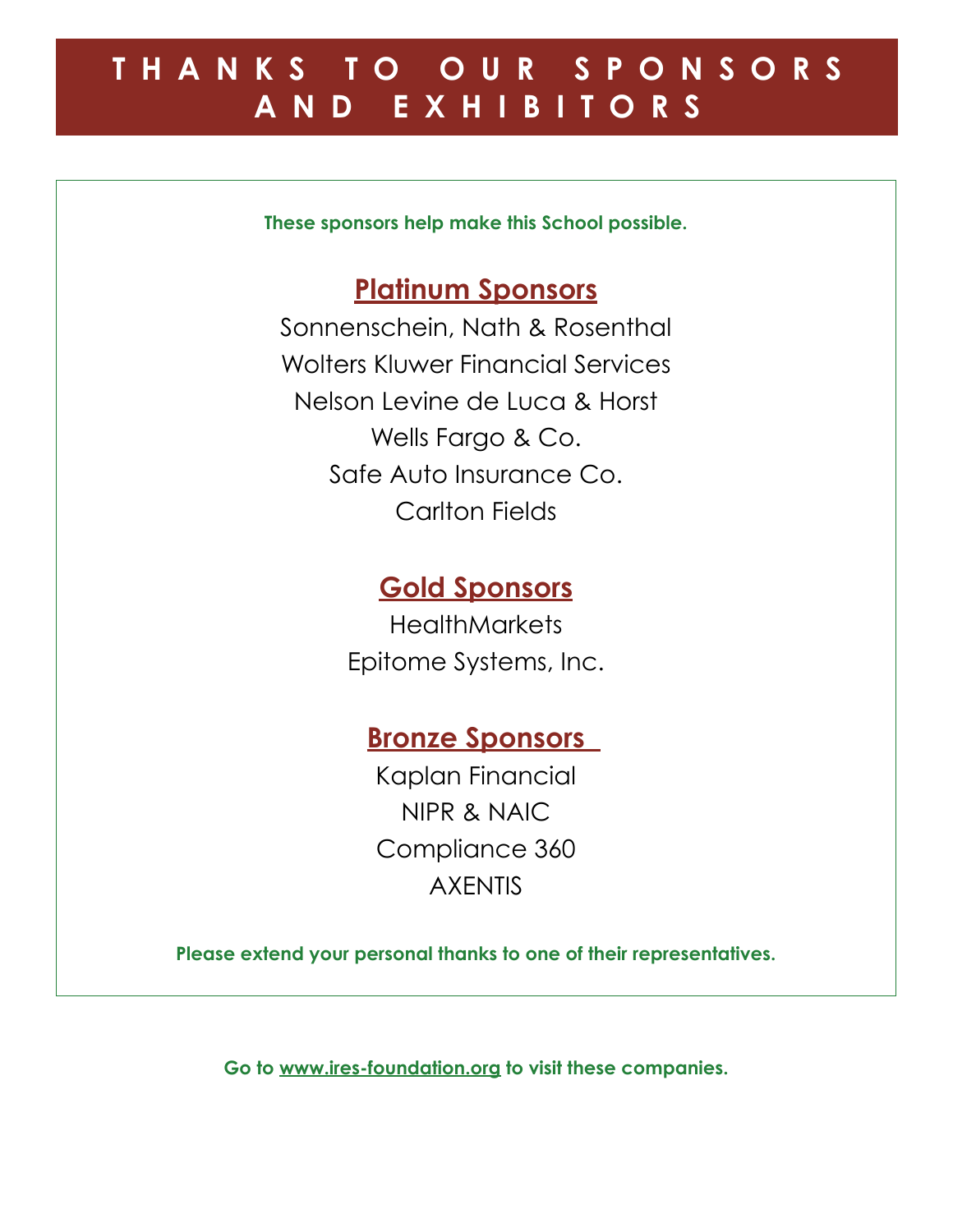### **IRE S FO UNDATI O N BO ARD OF DIRECT O R S**

#### **Chairman**

David G. Kenepp Liberty Mutual Group Boston, MA

**Vice Chairman** Bennett L. Katz aigdirect.com Woodland Hills, CA

**President** James F. Fryer Pearson VUE Bala Cynwyd, PA

#### **Vice President**

Cynthia Davidson Kaplan Financial Manhattan Beach, CA

**Secretary** Susan T. Stead Nelson, Levine, de Luca & Horst Columbus, OH

**Treasurer** John C. Mancini USAA San Antonio, TX David R. Abel Abel & Lantis, P.C. Carmel, IN

Brian K. Atchinson IMSA Bethesda, MD

Jon Brynga Travelers Companies Hartford, CT

Robin L. Clover Allianz of America Corp. Novato, CA

Lisa B. Crump American National P & C Co. Springfield, MO

David A. Evans Wolters Kluwer Financial Services Waltham, MA

Bruce W. Foudree Locke Lord Bissell & Liddell Chicago, IL

Gary A. Hernandez Sonnenschein, Nath & Rosenthal San Francisco, CA

Michael Hickey MetLife Washington, DC

Ron Kotowski Conseco Companies Chicago, IL

Fred Kottmann Mutual of Omaha Omaha, NE

Mark LeMaster Safe Auto Ins. Co. Columbus, OH

Lewis E. Melahn Attorney Jefferson City, MO

Carol R. Newman Petaluma, CA

John Reiersen Commercial Mutual Kingston, NY

Damian V. Sepanik Zurich North America Schaumburg, IL

Beth E. Stuchel Wells Fargo & Co. Des Moines, IA

Mary J. Tresnak AEGON Insurance Group Cedar Rapids, IA

Polly Y. Chan CA Dept. of Ins. IRES President

Michael W. Hessler IL Dept. of Ins. IRES Education Chair

Karen L. Dyke Nebraska Dept. of Ins. IRES Treasurer

the iRes Foundation is a not-for-proft corporation and educational trust pursuant to Section 501(c)(3) of the U.S. Internal Revenue Code and organized under the laws of Missouri. The Foundation's mission is to assist in the development of educational and training opportunities for professional insurance regulators as well as educating the private sector about state insurance regulation. The Foundation funds not-for-proft educational programs and awards grants and seed money to qualifying organizations for this purpose.

the Foundation's work ultimately benefts all those involved in or affected by insurance regulation. Well-trained and well-equipped regulators do a better job of protecting the public and monitoring the insurance marketplace. Regulators who continue their education are better positioned to regulate and communicate with the insurance industry, resulting in a clearer understanding of regulatory requirements and expectations.

The IRES Foundation each year sponsors The National Insurance School on Market Regulation, which brings state insurance regulators together with government relations personnel to review the latest issues governing "market conduct" and market regulation compliance.

The IRES Foundation operates independently of the Insurance Regulatory Examiners Society yet works very closely with IRES to develop educational programs. Several IRES officers are members of the Foundation's Board of **Directors** 



12710 s. Pfumm Rd., Suite 200 Olathe, KS 66062 Phone: 913.768.4700 FAX: 913.768.4900 www. ires-foundation.org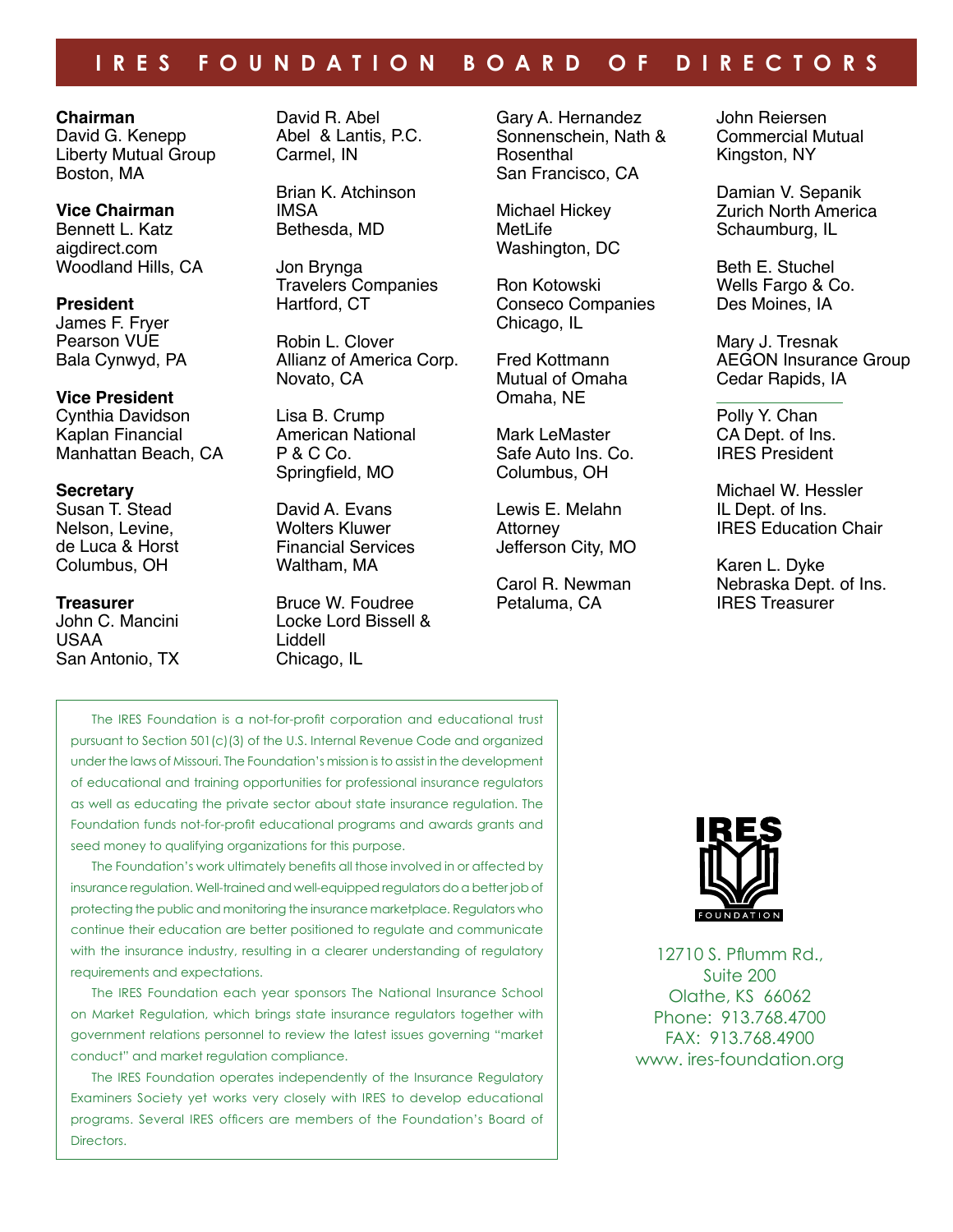## **2008 Endowment Donors**

**Gold**  Commercial Mutual Insurance Co.

## **2007 Endowment Donors**

### **Platinum**

Conseco Companies Fireman's Fund Insurance Co. LeBoeuf, Lamb, Greene & MacRae

## **Gold**

AEGON Insurance Group Bankers Life & Casualty Co. Erie Insurance Group Golden Rule Insurance Co. **HealthMarkets** 

> **Silver**  Abel & Lantis, P.C.

**Go to www.ires-foundation.org to contribute to the Endowment Fund.**